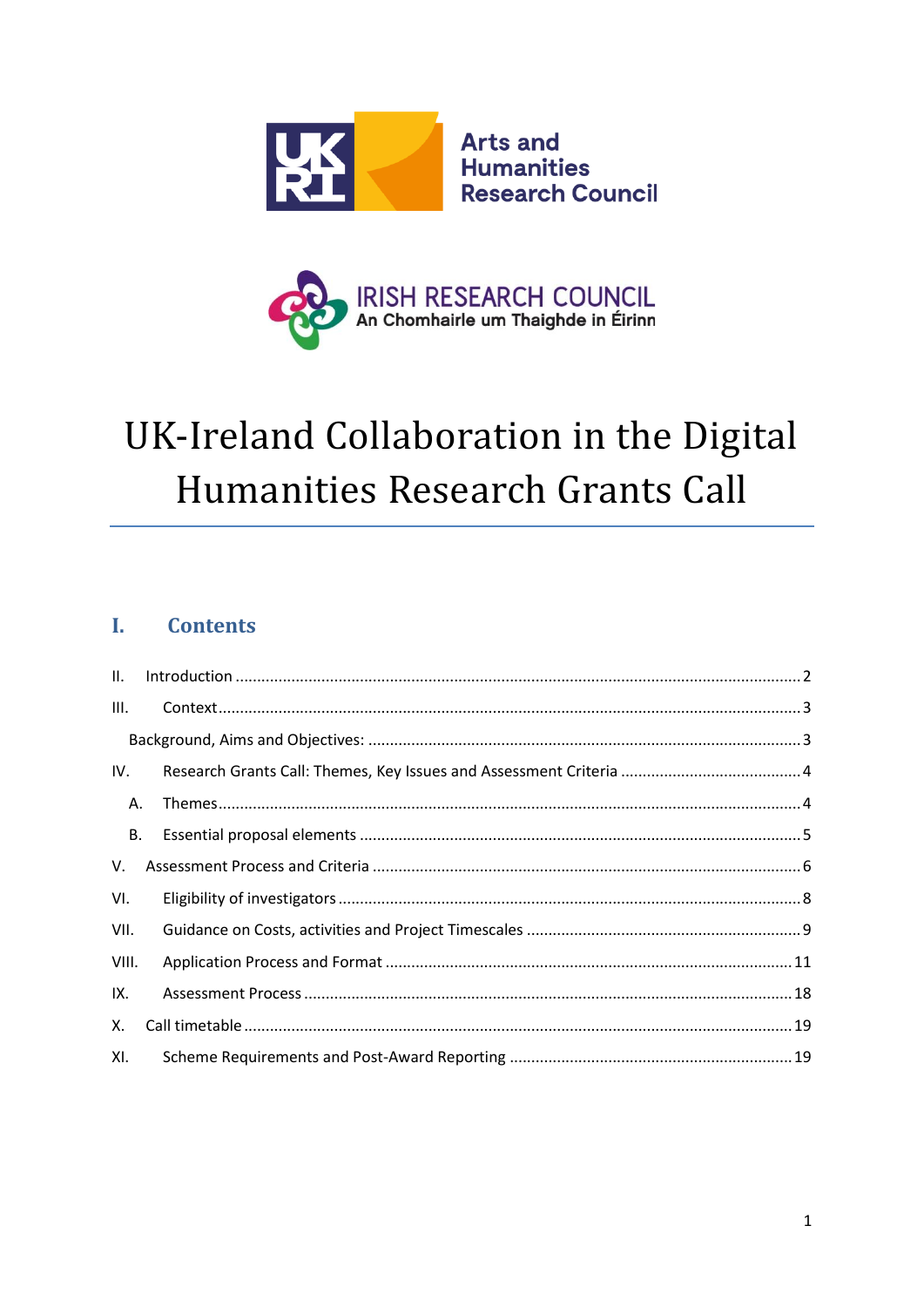## <span id="page-1-0"></span>**II. Introduction**

The Arts and Humanities Research Council of the UK (AHRC), part of UK Research and Innovation (UKRI), and the Irish Research Council (IRC) are collaborating on a new funding programme that aims to deliver a transformational impact on Digital Humanities research in the UK and Ireland. The programme will exploit complementary strengths in the Digital Humanities between centres of excellence in the UK and Ireland, leading to new partnerships and cross-disciplinary projects, building capacity and enhancing the integration of humanities and technology in Digital Humanities development.

This Research Grants Call is intended to support large, collaborative UK-Ireland research projects. These joint projects are expected to have a transformational impact in the Digital Humanities through innovative, multidisciplinary research that engages extensively with wider partners.

The call builds on the 'UK-Ireland Collaboration in the Digital Humanities' scoping workshop that took place in Dublin from 22<sup>nd</sup>-23<sup>rd</sup> October 2019, and the UK-Ireland Collaboration in the Digital Humanities Research Networking Call which launched in November 2019.

### **Please note that attendance at the Digital Humanities Networking Workshop (October 2019) and/ or an award from the Research Networking Call is not a pre-condition of application to this call.**

#### **This call features the following distinctive elements:**

- The maximum amount that can be applied for by UK applicants is £400,000 (fEC) paid at 80% (up to £320,000), and €270,000 for Irish applicants (paid at 100%).
- Only UK costs can be costed into the requested Je-S budget, Irish costs should be included in the non-UK Component attachment ('Budget form for Irish Costs': [http://research.ie/funding/uk-ireland-collaboration-in-the-digital-humanities-research](http://research.ie/funding/uk-ireland-collaboration-in-the-digital-humanities-research-grants%e2%80%af/?f=principal-investigator-led)[grants%e2%80%af/?f=principal-investigator-led](http://research.ie/funding/uk-ireland-collaboration-in-the-digital-humanities-research-grants%e2%80%af/?f=principal-investigator-led) );
- The formal grant start date is **1 st August 2021**;
- The proposal must have a duration of **up to 36 months**;
- Project Principal Investigators must meet standard AHRC and IRC eligibility rules (see Section VI);
- There must be a Principal Investigator from each country; the inclusion of additional Co-Investigators is permitted.

**This call will close for applications on Thursday 18th March 2021.** Applications should be submitted by the UK PI through the Je-S system by **4pm on Thursday 18th March 2021,** and will need to go through the appropriate institution submission process prior to this. **Applicants failing to complete the outlined submission process will be automatically disqualified. While the UK PI will be responsible for the submission process, both PIs are expected to work together on the application, in the spirit of equal partnership and project leadership.**

The J-eS submission portal allows for only one Principal Investigator to be included in a proposal. For this AHRC-IRC call, there is to be one Principal Investigator from the UK and one from Ireland. On the J-eS form the Principal Investigator is therefore the UK PI and the Irish PI needs to be recorded as a Co-Investigator. Such terminology must be considered as a built-in system feature, and does not challenge the equal status and co-leadership of the UK and Irish PI.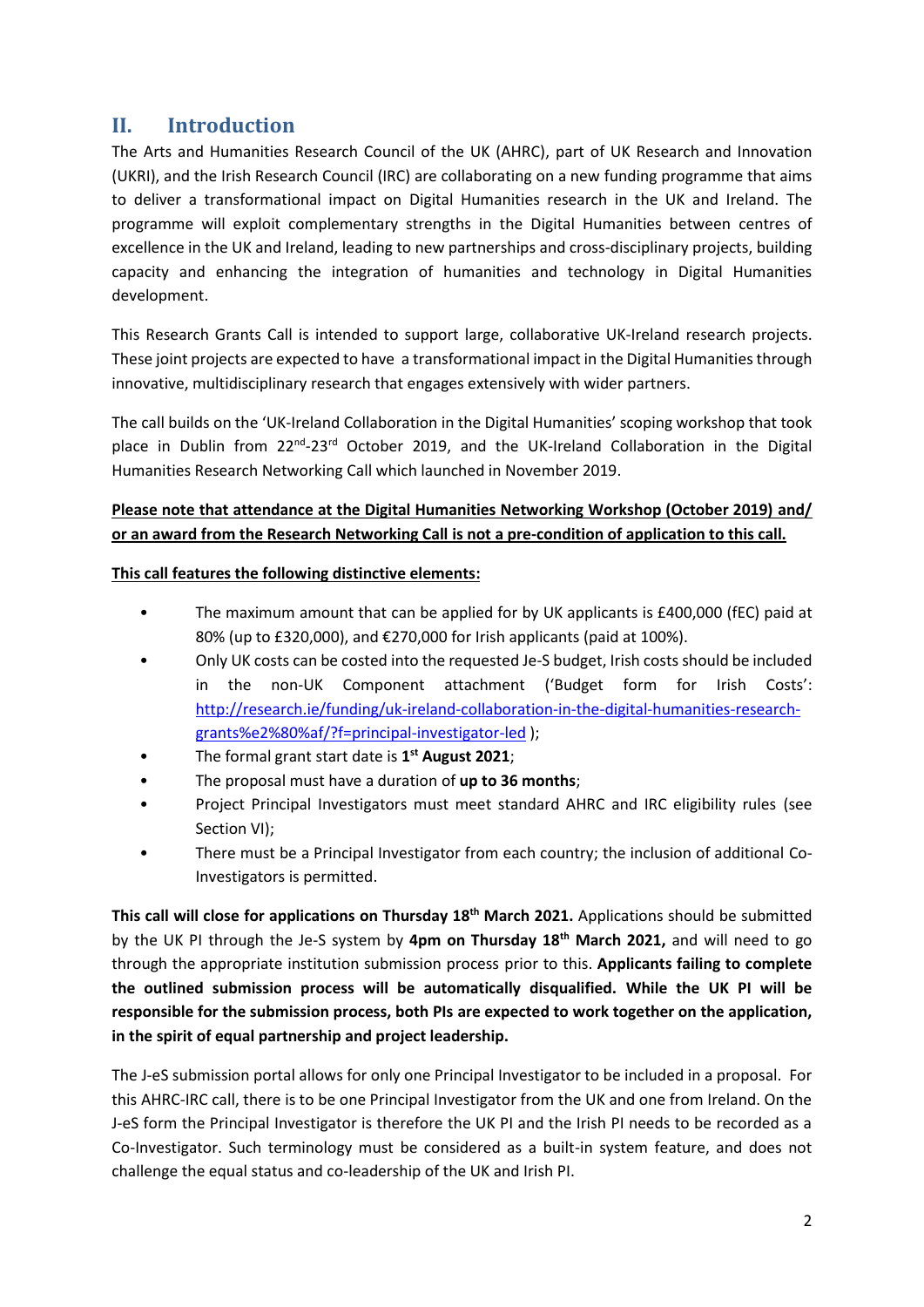**All Investigators named on the Je-S application form, whether based in the UK or Ireland, must have a Je-S account. Where a named investigator does not already have a Je-S account, one can be easily set up, but please note that the process can take a number of days. It is therefore strongly recommended that the process is started well before the application deadline.** 

**Please also refer to the FAQs document for this call as this contains additional information and will be regularly updated by the UK and Irish funding partners**.

It is expected that 4-6 awards will be made under this call, with the aim of achieving a balanced portfolio of awards across the four thematic areas (subject to proposals meeting the criteria and quality standards detailed above).

## <span id="page-2-1"></span><span id="page-2-0"></span>**III. Context**

## **Background, Aims and Objectives:**

In the UK, the programme is supported by £4 million of funding secured by the AHRC through the UKRI (UK Research and Innovation) Fund for International Collaboration. The Irish component of projects is supported by funding from the IRC.

The UK-Ireland Collaboration in the Digital Humanities programme seeks to exploit complementary strengths by establishing new research partnerships that will deliver a transformational impact on Digital Humanities research in the UK and Ireland. It is anticipated that enhanced collaboration will achieve a broad range of academic, social and economic impacts, for example by:

- Fostering new partnerships with the creative industries sector;
- Enhancing diverse and inclusive public access to and engagement with cultural heritage;
- Creating new standards in open access; and supporting new learning, educational and professional skills.

More specifically, it is expected that closer collaboration between Ireland and the UK will yield transformative step-changes in Digital Humanities scholarship including:

- The continued critical problematisation of digital humanities, its pro-social values and relevance to contemporary digital discussions of democracy, and engaged citizenship in a networked world;
- The integration of innovative technologies and interpretative methodologies such as Big Data and AI systems within the field of the humanities;
- The strengthening of world-class research capacity for interdisciplinary challenge-based research;
- A skills pipeline that produces digital humanists who are able to work across the humanities and technology sectors.

This call for Research Grants is the third phase in a suite of activities that are being delivered through the programme and which comprises:

- A scoping workshop (see III C); (Dublin, 22-23 October 2019, see report [here\)](https://ahrc.ukri.org/documents/calls/uk-ireland-dh-workshop-report/)
- A Research Networking call (all grants started on August  $1<sup>st</sup>$  2020)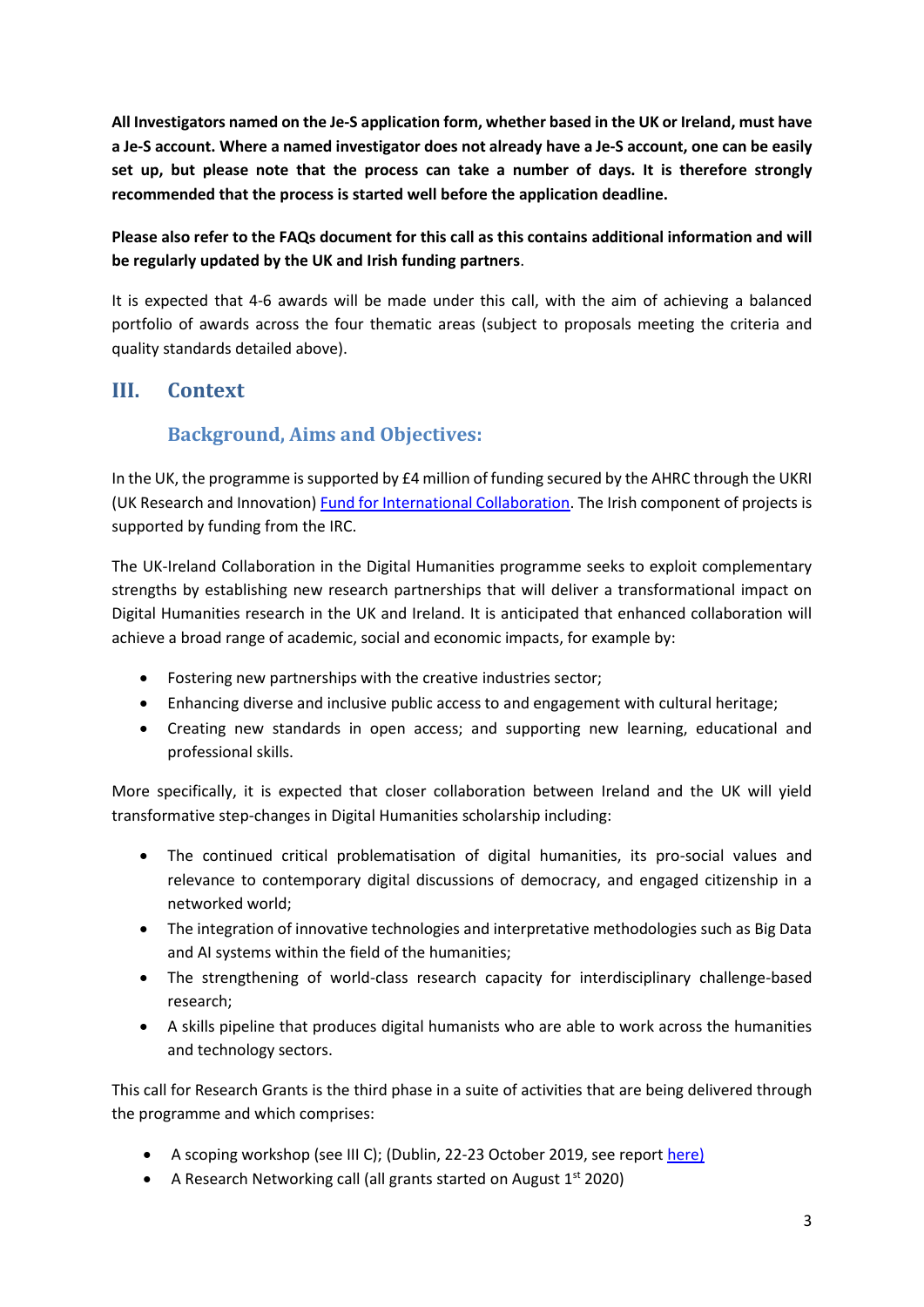#### • **The current call for joint Research Grants**

#### **Research Grants Call: Aims**

Building on the scoping workshop and the Research networking call, this call for UK-Ireland Research Grants aims to support large, collaborative UK-Ireland projects that achieve a long-term transformational impact in the Digital Humanities. Specifically, the call aims to support a diverse range of projects that:

- Build on the momentum of the research networks around defined thematic areas which generate new lines of enquiry and stimulate new debate;
- Build and consolidate new, inclusive partnerships between researchers and stakeholders in the UK and Ireland through collaborative research projects;
- Deliver innovative, interdisciplinary and integrated research projects that are appropriately tailored to the themes being addressed;
- Are genuinely inclusive and collaborative and involve a balance of Research Organisations and stakeholders in both countries which will result in a transformational impact;
- Promote the sharing of best practice and knowledge exchange between institutions in the UK and Ireland, and clearly demonstrate the specific added value of enhanced collaboration in the Digital Humanities.

## <span id="page-3-1"></span><span id="page-3-0"></span>**IV. Research Grants Call: Themes, Key Issues and Assessment Criteria**

## **A. Themes**

The projects should take innovative, interdisciplinary approaches to explore the following four broad and inclusive themes. At application stage, applicants are required to indicate in the case for support document which theme they are applying under.

#### **i) Digital Humanities, Emerging Technologies and Research Practices**

Including engagement with areas which might include, but are not limited to:

• *Advanced technologies such as AI and machine learning*

Research projects could address how the development of new technologies is bringing existing interdisciplinary digital humanities frameworks together with techniques such as AI and machine learning.

• *Innovative research methodologies and wider practices* 

Research projects could consider new methodologies for data collection, archiving, analysis and interpretation, as well as initiatives to enhance critical digital literacy across the digital humanities.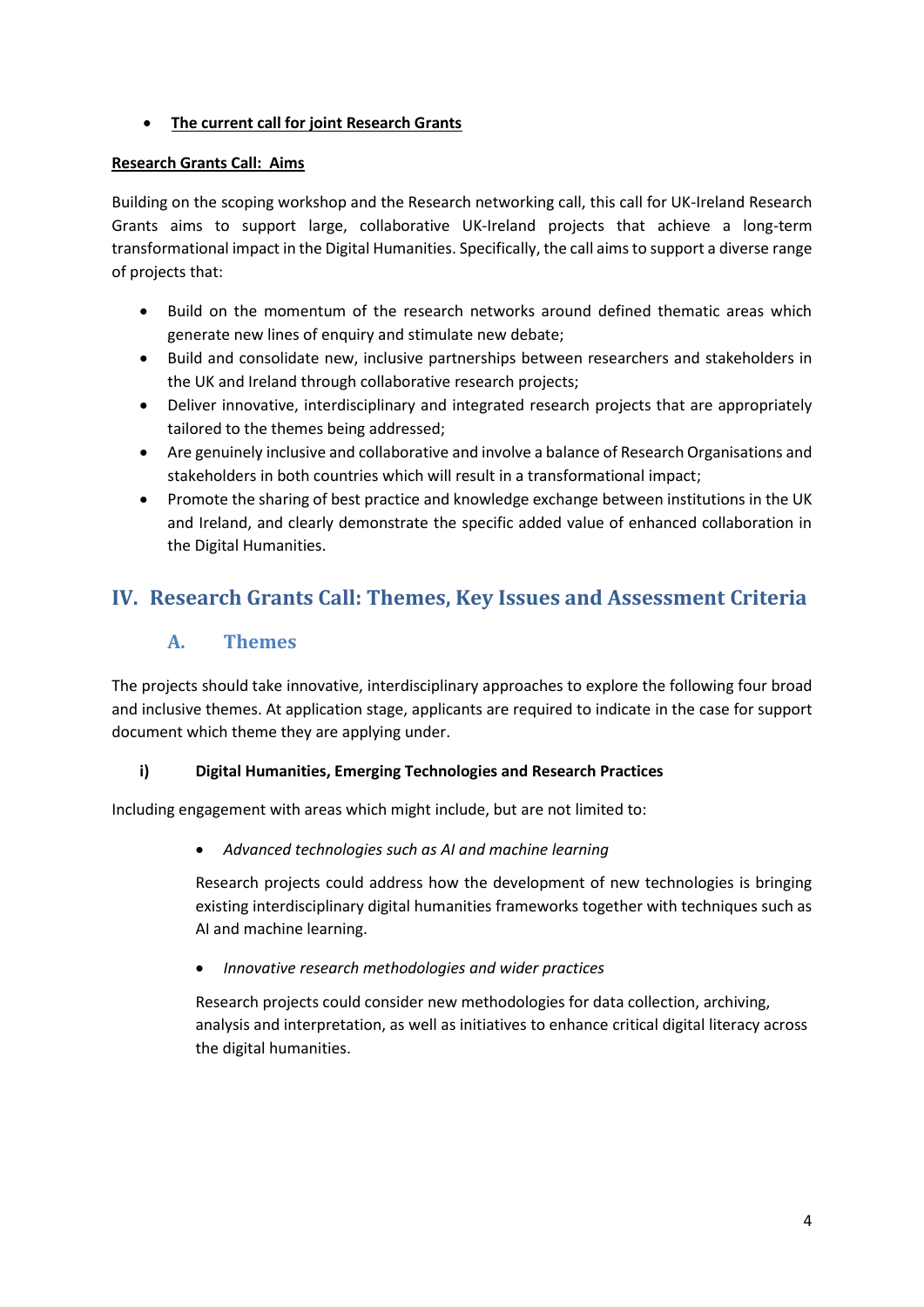#### **ii) Digital Humanities and Engagement with Societies**

Including engagement with areas which might include, but are not limited to:

• *Fostering innovation within and across British and Irish communities*

Research projects could consider how research and innovation through Digital Humanities research may generate impact which benefits societies within and across local and national borders.

• *Resilient societies and inclusive practices* 

Recent developments have reaffirmed the importance of digital research as a means of enhancing inclusive access to, and understanding of, diverse culture and heritage. In light of this, research projects could consider the essential role that the Digital Humanities research plays in developing resilient societies and inclusive practices.

#### **iii) Digital Humanities and the Creative Industries**

Including engagement with areas which might include, but are not limited to:

• *Creative industries and technological development*

Research projects could consider the role of art/creativity and practice-led approaches in the age of Artificial Intelligence, Participatory and Immersive Technologies and Linked Open Data. Consideration could be given on the role of digital technologies in transforming the creative industries by providing remote and virtual access to content.

#### **iv) Digital Humanities and Cultural Heritage**

Including engagement with areas which might include, but are not limited to:

• *Uncovering, preserving and widening accessibility to hidden heritages.* 

Whilst considering how heritage has different meanings and takes various forms for different communities, research projects could explore how the digital humanities may release hidden resources/narratives in the cultural heritage sector through interdisciplinary collaborative partnerships. This reflects how Digital Humanities can equip Cultural Institutions for the future, for example by enhancing access to and engagement with Cultural Heritage.

Projects must be principally framed around one theme, although it is acceptable to include activity that sits across or outside of these themes where there is a clear rationale to do so. Applicants are encouraged to recognise the breadth and inclusivity of the themes but should clearly indicate their main thematic area in the Case for Support (see section V).

## **B. Essential proposal elements**

<span id="page-4-0"></span>Research proposals must demonstrate engagement with the following elements:

• **Sustainability:** How will the project's impact and outputs last beyond the funding period and support long-term collaboration between the UK-Irish researchers and partners?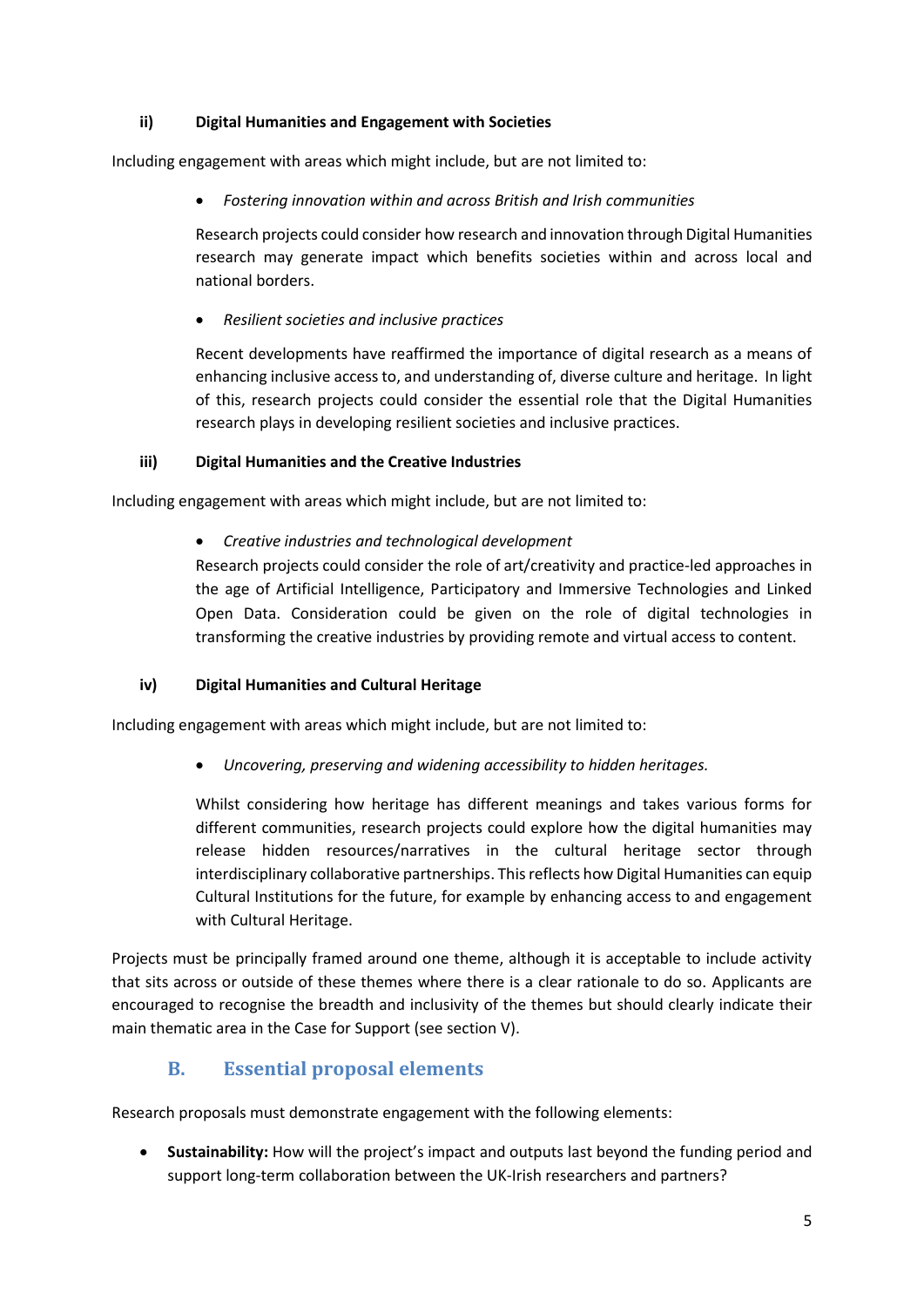- **Inclusion:** Equality and diversity activities must be set out in the Case for Support (Key partners and participants), in order to demonstrate inclusion. Early career researchers should be included in the project's activities where appropriate and career development activities for them and technical staff involved in the project should be outlined.
- **Engagement and Impact:** Projectsshould generate new models of working together and bring together Digital Humanities researchers and non-academic partners, as well as user communities beyond academia (including, where appropriate, community-led and community-based research participants).
- **Interdisciplinarity: Interdisciplinary submissions to this call are encouraged, provided the focus of the project and its proposed activities fit within the remit of the Digital Humanities.**  Interdisciplinary activities should advance knowledge and understanding in the fields concerned and be evident in the composition of the consortium and research methodologies.

These essential proposal elements are reflected in the assessment criteria **Further information on how these elements will be assessed as part of the call assessment criteria is set out in section V.**

Applicants are also encouraged to consider the environmental impact of consortium activities (i.e. lower carbon modes of transport and the use of digital methods of collaboration).

## <span id="page-5-0"></span>**V. Assessment Process and Criteria**

The panel will be asked to consider the following criteria when making recommendations to the AHRC and IRC for funding:

#### **Excellence and Vision**

• The extent to which the proposed project meets the specific aims of the call and fits within the chosen theme;

• The significance and importance of the project and the contribution it will make to enhancing or developing creativity, insights, knowledge or understanding of the digital humanities in a national and / or international context;

• Quality of research design: the appropriateness of the research context and the extent to which the research gaps, questions, and goals are defined and linked together including engagement with relevant literature and existing research projects (past and ongoing);

• The extent to which the proposed cooperation between UK and Ireland researchers and partners offers unique opportunities to generate research excellence and thereby enhance the Digital Humanities in both countries;

- The quality, innovation and appropriateness of the research activities;
- The quality and appropriateness of research approaches and methods;
- The strength and added value of the project's interdisciplinary focus.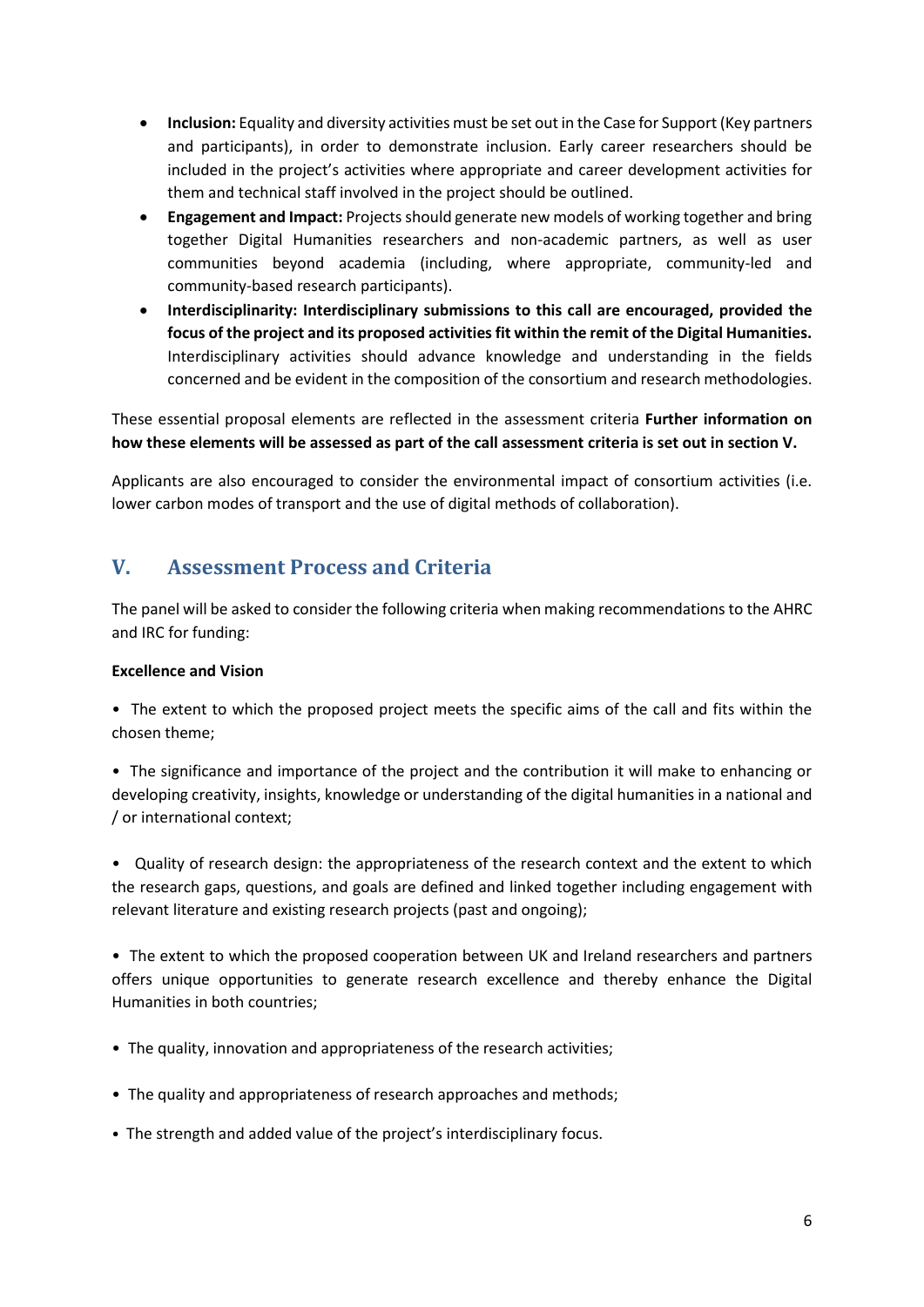#### **People, Partnerships and Management**

• The experience and leadership qualities of the UK and Irish Principal Investigators, the complementary expertise provided by the Co-Investigators, and the opportunities for Early Career Researchers and post-doctoral researchers;

• The quality of the opportunities which the project will make available to support the further training and development of research staff on the project;

• The relevance and added value of the other named participants, including cooperation with nonacademic partners and communities;

• Whether the lines of responsibility and accountability within and across teams are clearly articulated;

• The extent to which the activities will provide balanced engagement with audiences in both countries, demonstrate the added value of UK-Ireland collaboration and fully justify international activities beyond UK and Ireland;

• Whether a realistic timetable, incorporating milestones, is presented which will achieve the project's aims and objectives;

• The extent to which the development of the consortium has taken equality, diversity and inclusion considerations into overall account.

#### **Data Management**

• Does the information in the Data Management Plan seem appropriate for the research project being proposed?

- Will the Data Management Plan enable the project's data creation, outputs and storage needs?
- Will data management include appropriate provisions and safeguards for data exchange (UK/Ireland) as needed?

• Does the data management plan outline how the project will make data findable, accessible, interoperable and reusable?

- Are there any other areas that need more attention?
- Overall, does the plan for data seem feasible, sensible, appropriate and valid?

#### **Value for Money**

• The extent to which the likely research outcomes will represent value for money;

• Whether the resources requested are reasonable and justifiable in the context of the proposed research.

#### **Outputs, Dissemination, Impact and sustainability**

• The appropriateness and effectiveness of the proposed dissemination methods, including knowledge exchange and engagement activities with wider stakeholders and communities;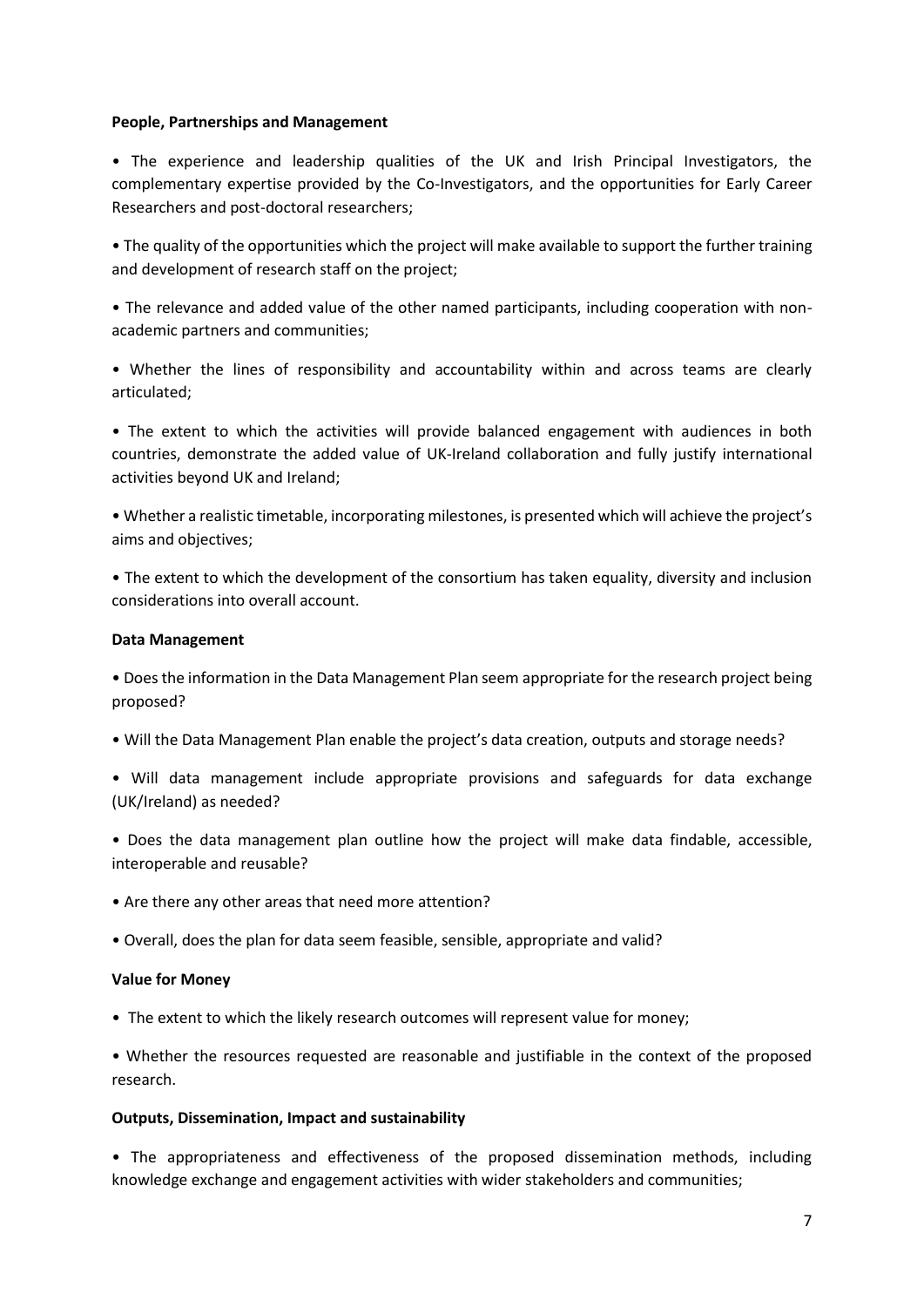• Whether the proposal demonstrates an appropriate strategy to ensure that the outcomes of the research can be utilised by the widest possible audience including non-academic audiences;

• The likelihood that the outputs and outcomes of the project will be highly valued, both in the research community and in wider contexts where they can make a difference;

• The sustainability of the research project, including the extent to which plans are in place to extend the collaboration once the award has ended.

## <span id="page-7-0"></span>**VI. Eligibility of investigators**

Proposals must include at least one researcher from both the UK and Ireland and must have a Principal Investigator (PI) in each country. The Je-S submission portal allows for only one Principal Investigator to be included in a proposal. On the Je-S form, the Principal Investigator is therefore the UK PI and the Irish PI needs to be recorded as a Co-Investigator. The division of Investigator roles is only a technical requirement for the purposes of submission via the Je-S System. The UK and Ireland Investigators will otherwise officially be considered Co-Principal Investigators in the spirit of genuine collaboration. Co-Investigators should be listed on the Je-S form also. All named Investigators and project participants should be listed in the Case for Support. UK-based applicants' costs will be covered by the AHRC and Ireland-based applicants' costs will be covered by the Irish Research Council for funding, as per the respective funding rules.

An individual can only be named as Principal Investigator on one proposal but may be involved in others in a different capacity, subject to the feasibility of being involved in more than one project.

#### **UK applicants**

Standard eligibility criteria (please see section 2 of the AHRC's *[Research Funding Guide](https://ahrc.ukri.org/documents/guides/research-funding-guide-v4-3/)*) will apply to this call for UK investigators and research organisations. This means that the UK Principal Investigator must be resident in the UK and based at a UK institution eligible to receive funding from UKRI. The AHRC expects the Principal Investigator and any Co-Investigators to devote an average of at least 4 hours per week to the project.

The UK component must fall within the [remit](https://ahrc.ukri.org/funding/research/subjectcoverage/ahrc-disciplines/) of the Arts and Humanities Research Council. Interdisciplinary proposals are welcome but the majority of the methodologies, research questions and outputs must fall within AHRC's subject remit.

Full details of all project partner organisations should be included in the application and be accompanied by a Project Partner Letter of Support. Guidance on what needs to be included in a Project Partner Letter of Support is provided on page 71 of the AHRC *[Research Funding Guide](https://ahrc.ukri.org/funding/research/researchfundingguide/)*.

Co-Investigators from other countries can be included within the UK costs in accordance with AHRC's International Co-Investigator policy where it can be demonstrated (in the Case for Support) that they will add value to the UK-Ireland collaboration. Please refer to the [AHRC Research Funding Guide](https://ahrc.ukri.org/documents/guides/research-funding-guide1/) for further information on AHRC's International Co-I policy and which costs are eligible within a UK budget.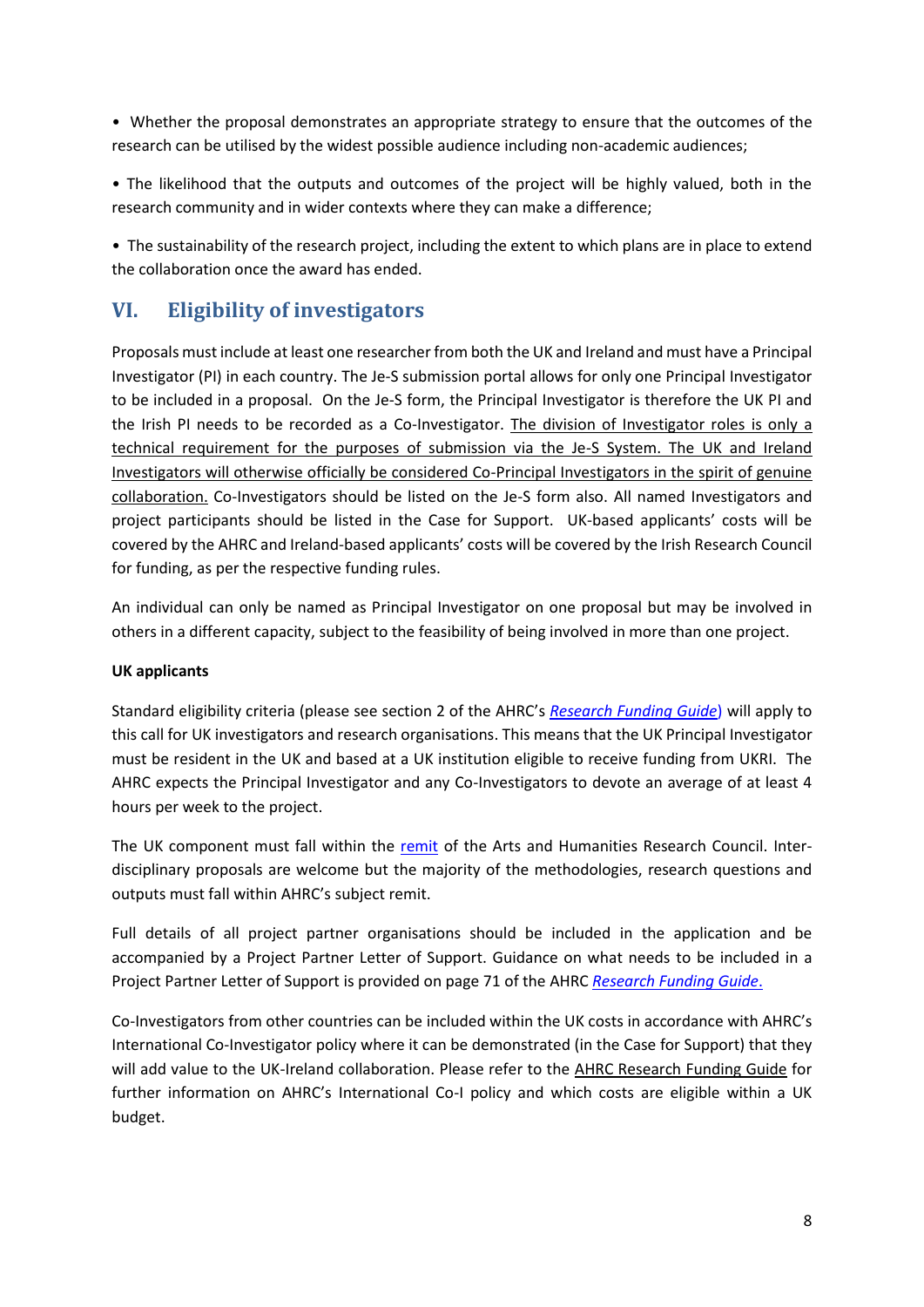**Irish applicants:**

- **The Irish Principal Investigator and Co-Investigators can be active in all disciplinary areas as per the Irish Research Council's pan-disciplinary mandate, provided that the consortium's scope falls within the Digital Humanities field.**
- Irish PIs must be contracted by an Irish HEI, with a contract of sufficient duration to carry out the proposed research from the project start date until the project end date.
- In the event of an applicant, who is already a PI in another project being successful in this call, at award acceptance stage they will be asked to submit a time-management strategy, to be approved by the Irish Research Council before the award's commencement.
- There are no restrictions on the eligibility of non-academic partners (museums, cultural institutions, private companies, NGOs etc.). Should they not be Irish-based, the rationale behind their inclusion must be clearly justified.

All details about Irish eligibility rules are included in the 'Eligibility rules for Irish participants' attachment[: Irish-Eligibility-Rules.pdf \(research.ie\)](https://research.ie/assets/uploads/2021/01/Irish-Eligibility-Rules.pdf)

## <span id="page-8-0"></span>**VII. Guidance on Costs, activities and Project Timescales**

The AHRC and IRC will jointly fund successful applications. As each funder will cover the costs of the respective research community (applying different rules and mechanisms), separate budgets are required for the UK and Irish costs. The UK budget should be entered onto the Je-S form and the Ireland budget should be included as an attachment (Non-UK Component, [http://research.ie/funding/uk-ireland-collaboration-in-the-digital-humanities-research](http://research.ie/funding/uk-ireland-collaboration-in-the-digital-humanities-research-grants%e2%80%af/?f=principal-investigator-led)[grants%e2%80%af/?f=principal-investigator-led](http://research.ie/funding/uk-ireland-collaboration-in-the-digital-humanities-research-grants%e2%80%af/?f=principal-investigator-led) ).

Due to the UK-Irish focus of the programme, eligible events organised by the consortium must take place in one of the two countries. Requests for exceptions must be clearly justified in the proposal and its merit will be assessed by expert evaluators. Travel costs to attend relevant worldwide events (e.g. conferences, top-class workshops) are eligible where the budget is clear.

The following eligibility rules for the UK and Ireland budgets apply:

#### **Eligible costs for the UK budget (AHRC)**:

- Salary Costs for UK staff, full or part-time, who will work on the project including Post-Doctoral Research Assistants;
- Funds for travel and subsistence by UK staff who work on the project to attend project-related events both in the UK and Ireland;
- Organisation of seminars/conferences/networking events in the UK including budgeting for attendance of an AHRC-IRC awards conference in 2024 (TBC);
- Outreach / engagement events, e.g. public engagement activities, exhibitions, engagement with schools / community groups etc.
- Website management/data costs should be costed to the UK budget;
- Consumables, books, survey fees, purchase/hire of vehicles, or recruitment and advertising costs for staff directly employed on the project can be included under the 'Other Directly Incurred Costs' heading;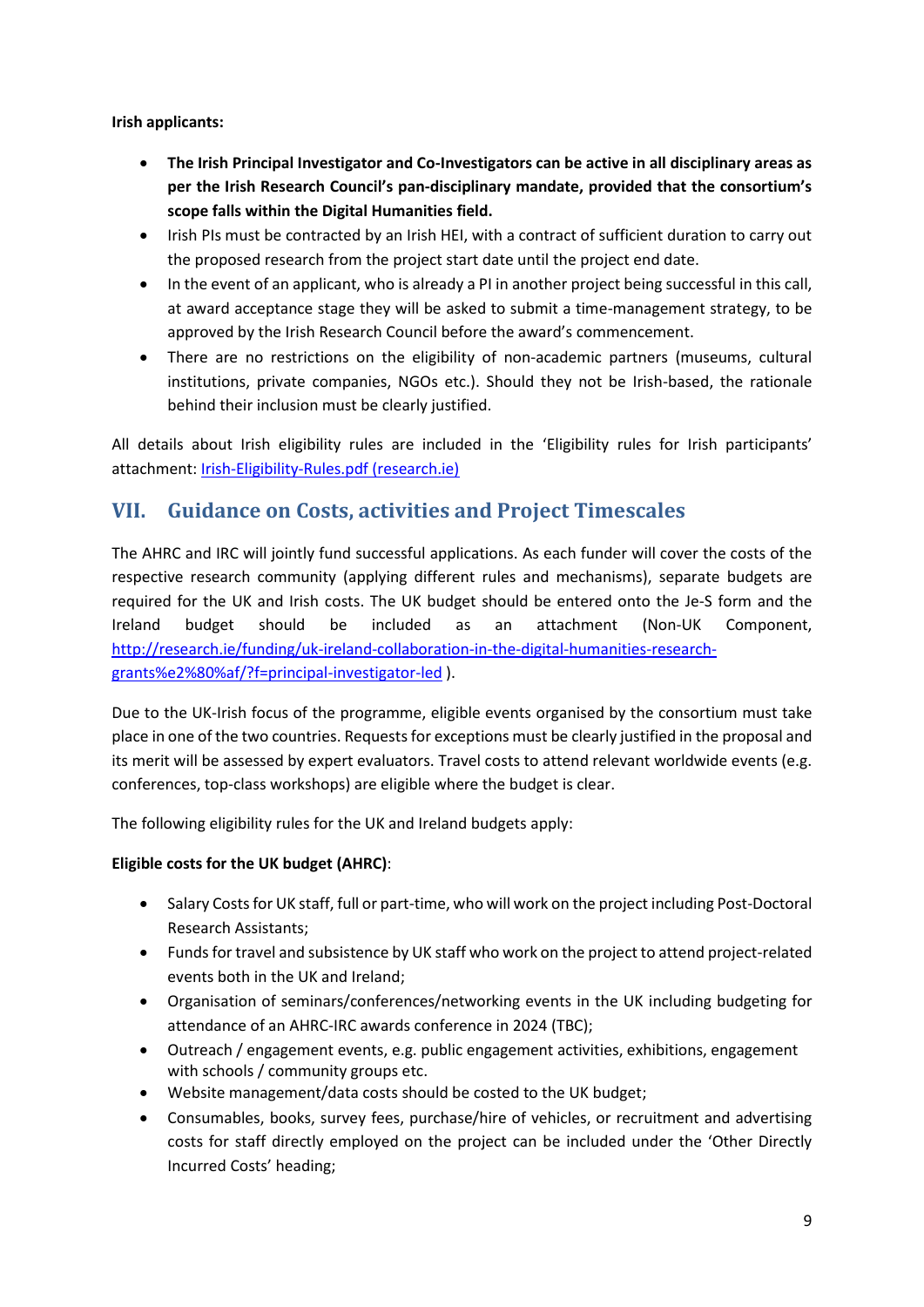- Individual items of equipment up to £10,000 (including VAT) are permissible to be included in the FEC of the proposal and should be included in the 'Directly Incurred – Other' fund heading.
- Associated Indirect and Estates costs;
- Other costs that are essential for the delivery of the project and are eligible according to standard AHRC guidance (see section 3 of the AHRC's [Research Funding Guide\)](https://ahrc.ukri.org/funding/research/researchfundingguide/).

Please note that the AHRC will no longer provide funding in research grants for any publication costs associated with peer-reviewed journal articles and conference papers. Publication costs associated with research outputs other than journal articles and conference papers, such as books, monographs, critical editions, catalogues etc. may, however, continue to be included in grants as a Directly Incurred Other Cost. Any request for such costs will of course need to be fully justified in the Case for Support or Justification of Resources attachments.

Please also note that funding for PhD or masters studentships cannot be included. However, involvement of students and early career researchers in research activities and/or related training or capability building activities is encouraged, and appropriate support costs (e.g. travel and subsistence) can be included within proposals.

UK applicants should follow the standard requirements for the Research Grants Scheme as set out in the AHRC *[Research Funding Guide](https://ahrc.ukri.org/funding/research/researchfundingguide/)*, with the exceptions outlined in this call document.

#### **Eligible costs for the Ireland budget (IRC):**

As specified (in greater detail) in the 'Budget Form for Irish Costs', the following costs are eligible for Irish participants.

- Staff costs (to be based in the same institution as the co-PI)
- Travel costs
- Event organisation (dissemination; consortium meetings.)
- Teaching buy-out
- Materials, equipment & consumables
- Publication costs (except for peer-reviewed journals and conference papers, so as to align with the approach of the AHRC)
- Dissemination and Knowledge Exchange costs (other than events)
- **Consultancy**
- Access to research infrastructures

Also, overheads will be paid (further details in the Irish Budget form: [http://research.ie/funding/uk](http://research.ie/funding/uk-ireland-collaboration-in-the-digital-humanities-research-grants%e2%80%af/?f=principal-investigator-led)[ireland-collaboration-in-the-digital-humanities-research-grants%e2%80%af/?f=principal](http://research.ie/funding/uk-ireland-collaboration-in-the-digital-humanities-research-grants%e2%80%af/?f=principal-investigator-led)[investigator-led](http://research.ie/funding/uk-ireland-collaboration-in-the-digital-humanities-research-grants%e2%80%af/?f=principal-investigator-led) ).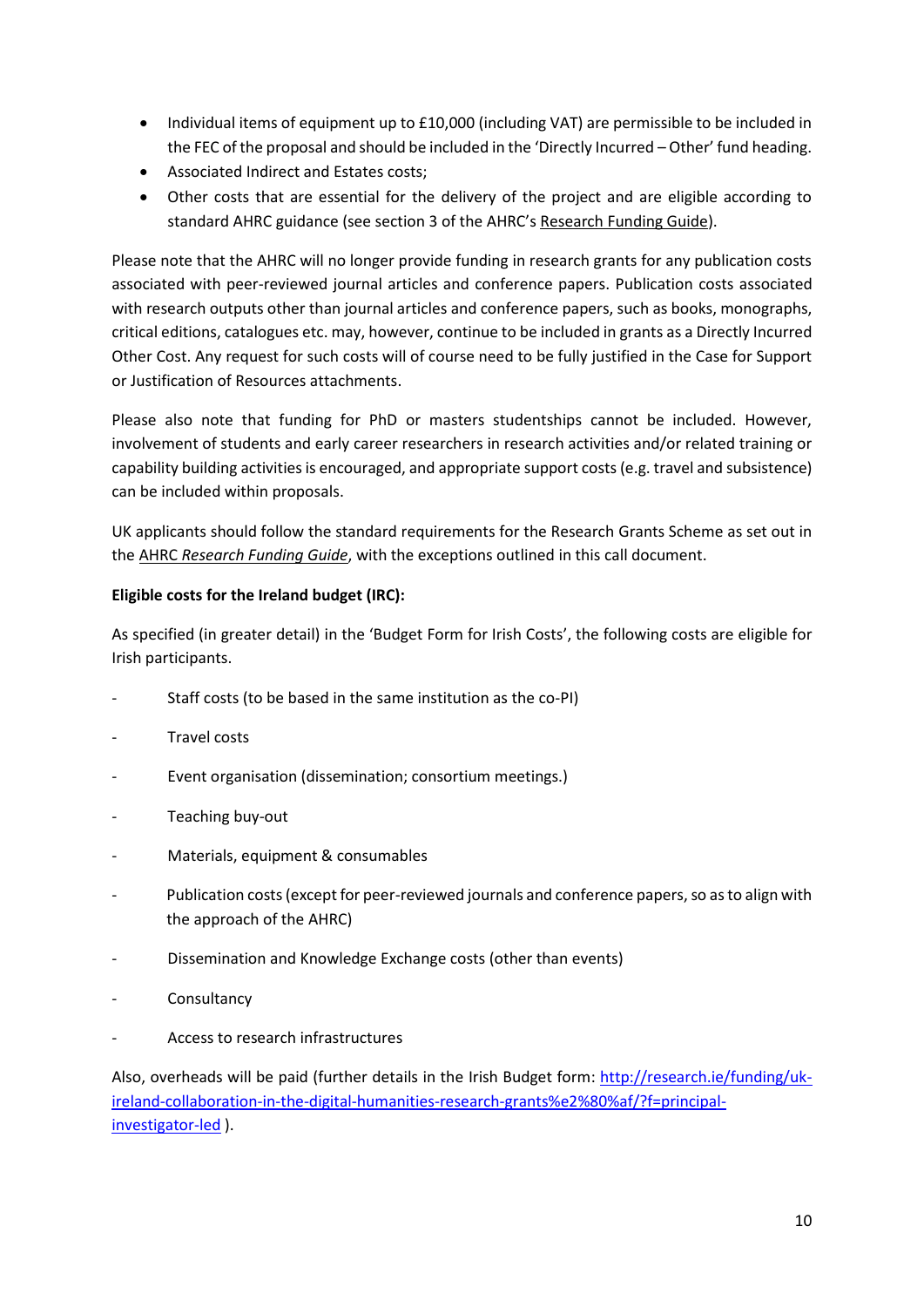## <span id="page-10-0"></span>**VIII. Application Process and Format**

The application process and format as published in the AHRC *Research Funding Guide* will apply for this call, apart from the specific requirements outlined in **Section IV Part B** of this document.

The PI in the UK will be responsible for submitting a joint UK-Ireland proposal via the Research Council's Joint Electronic System (Je-S).

Applications should be submitted through the Je-S system by **4pm on Thursday 18th March 2021,** and will need to go through the appropriate institution submission process prior to this.

#### Je-S submission

You should submit your proposal using the Research Councils' Joint Electronic Submission (Je-S) System [\(https://je-s.rcuk.ac.uk/\)](https://je-s.rcuk.ac.uk/).

To prepare a proposal form in Je-S:

- log-in to your account and choose 'Documents' from the menu;
- then select 'New Document';
- 'AHRC' as the Council,
- 'Standard Proposal' as the Document Type;
- 'Research Grants' as the Scheme;
- 'AHRC UK-Ireland Digital Humanities Research Grants 18 March 2021' as the Call/Type/Mode; and
- 'Create Document'.

Je-S will then create a proposal form, displaying the relevant section headings. Using the Blue Question Marks and the 'Help' link at the top of each section will provide guidance relevant to that section of the form.

**All Investigators named on the Je-S application form, whether based in the UK or Ireland, must have a Je-S account. Where a named investigator does not already have a Je-S account, one can be easily set up, but please note that the process can take a number of days. It is therefore strongly recommended that the process is started well before the application deadline.** Je-S accounts can be created on the Je-S site [here.](https://je-s.rcuk.ac.uk/JeS2WebLoginSite/TermsConditions.aspx?mode=accountsetup) During account set-up, an account type of '**An Applicant on a Standard/Outline Proposal**' must be selected. If you require assistance with the process please contact the Je-S Helpdesk at JeSHelp@je-s.ukri.org or +44 (0)1793 44 4164.

Please note that selecting 'Submit document' on your proposal form in Je-S initially submits the proposal to your host organisation's administration, not to AHRC.

**Please remember to allow sufficient time for collecting materials from all of the consortium's participants (e.g. CVs, letters of support). Also, please consider your organisation's submission process, allowing time for internal deadlines before the Call closing date.**

Please note that no staff costs should be included for the Irish PI/ Co-Is in the Je-S form. In the Investigator section, zero should be entered into the fields which ask for 'Salary Rate' and 'Total number of hours to be charged to the grant over the duration of the grant' for the Irish PI/Co-I. No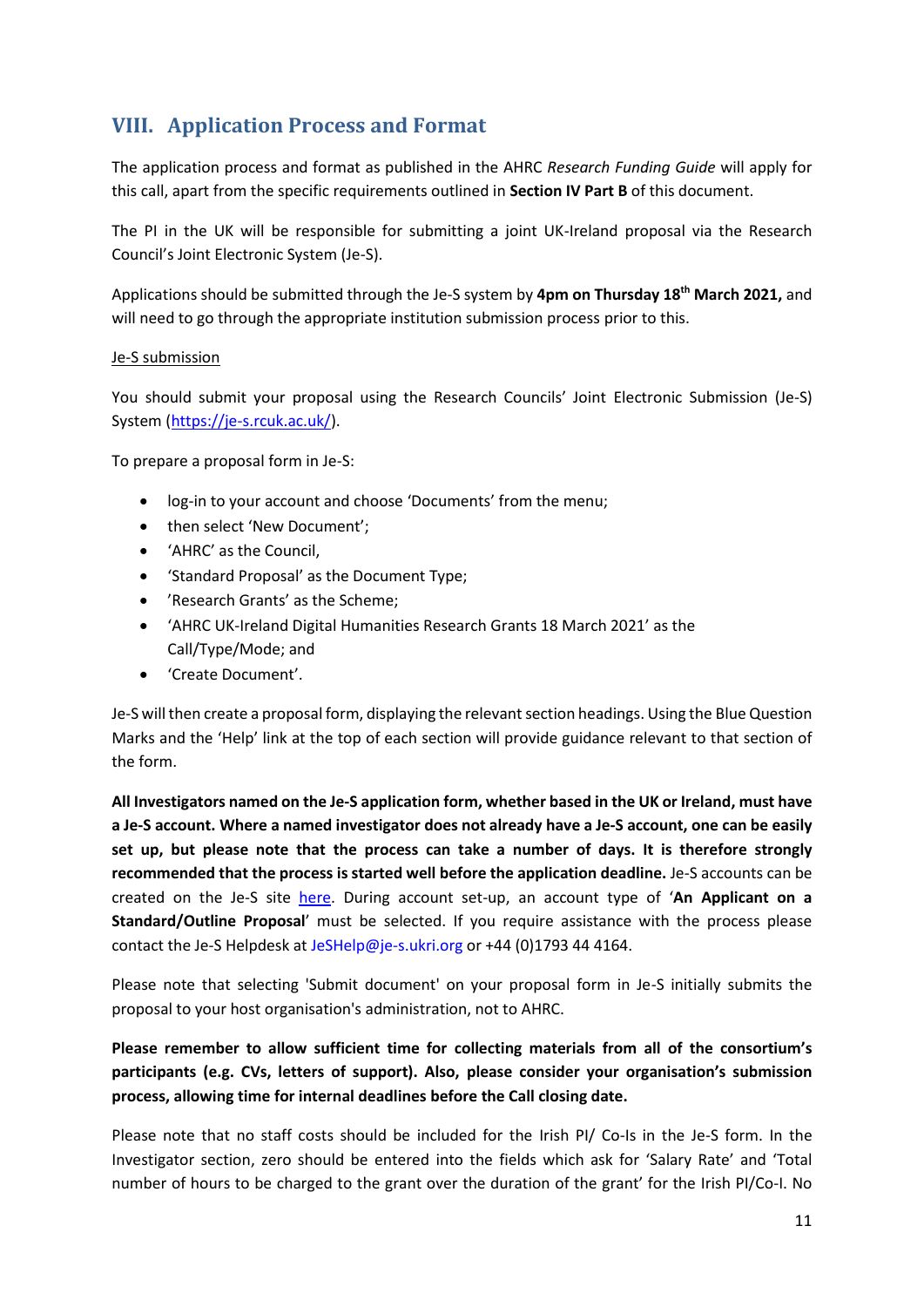costs should be included on the Je-S form that will be incurred by the Ireland-based members of the project team - only costs incurred by the UK team should be included. Irish costs (and, if applicable, further in-kind contributions) must be listed in the 'Budget Form for Irish costs', to be uploaded in the 'Non-UK Component' section.

To download a pdf format document of the Je-S application, please follow the instructions below.

Please note that a complete document including all attachments can only be generated once the application has been submitted to AHRC.

- Open the application (you may need to first tick the "Show documents submitted to Council" at the top of the screen)
- Select Document Actions at the top of the screen
- Select Print Document
- Select the option "Download the PDF version including attachments"

#### Attachments

The following are a list of attachments that are permitted for this call. Please see Section 4 of the AHRC's *[Research Funding Guide](https://ahrc.ukri.org/funding/research/researchfundingguide/)* for further information about these attachments:

| <b>Attachment</b>                                                                                                                                                                                       | Requirement and maximum page limits (sides of A4)                                                                                             |  |
|---------------------------------------------------------------------------------------------------------------------------------------------------------------------------------------------------------|-----------------------------------------------------------------------------------------------------------------------------------------------|--|
| Case for Support                                                                                                                                                                                        | Compulsory. Maximum of 7 sides of A4.                                                                                                         |  |
| <b>Curriculum Vitae</b>                                                                                                                                                                                 | Compulsory for the PI, each Co-I and any named researchers,<br>both in the UK and Ireland. Maximum of two sides of A4 for<br>each researcher. |  |
| <b>Publication Lists</b>                                                                                                                                                                                | Compulsory for the PI, each Co-I and any named researchers,<br>both in the UK and Ireland. One side of A4 each for each<br>researcher.        |  |
| <b>Justification of Resources</b>                                                                                                                                                                       | Compulsory. Maximum of two sides of A4.                                                                                                       |  |
| Data Management Plan                                                                                                                                                                                    | Compulsory. Maximum of two sides of A4.                                                                                                       |  |
| Project Partner Letter of<br>Support                                                                                                                                                                    | Compulsory for any Project Partners within the UK and Ireland<br>consortium. Maximum of two sides of A4.                                      |  |
| Non-UK Component (Irish<br><b>Budget Form;</b><br>http://research.ie/funding/uk-<br>ireland-collaboration-in-the-<br>digital-humanities-research-<br>grants%e2%80%af/?f=principal-<br>investigator-led) | Compulsory. Maximum of two sides of A4.                                                                                                       |  |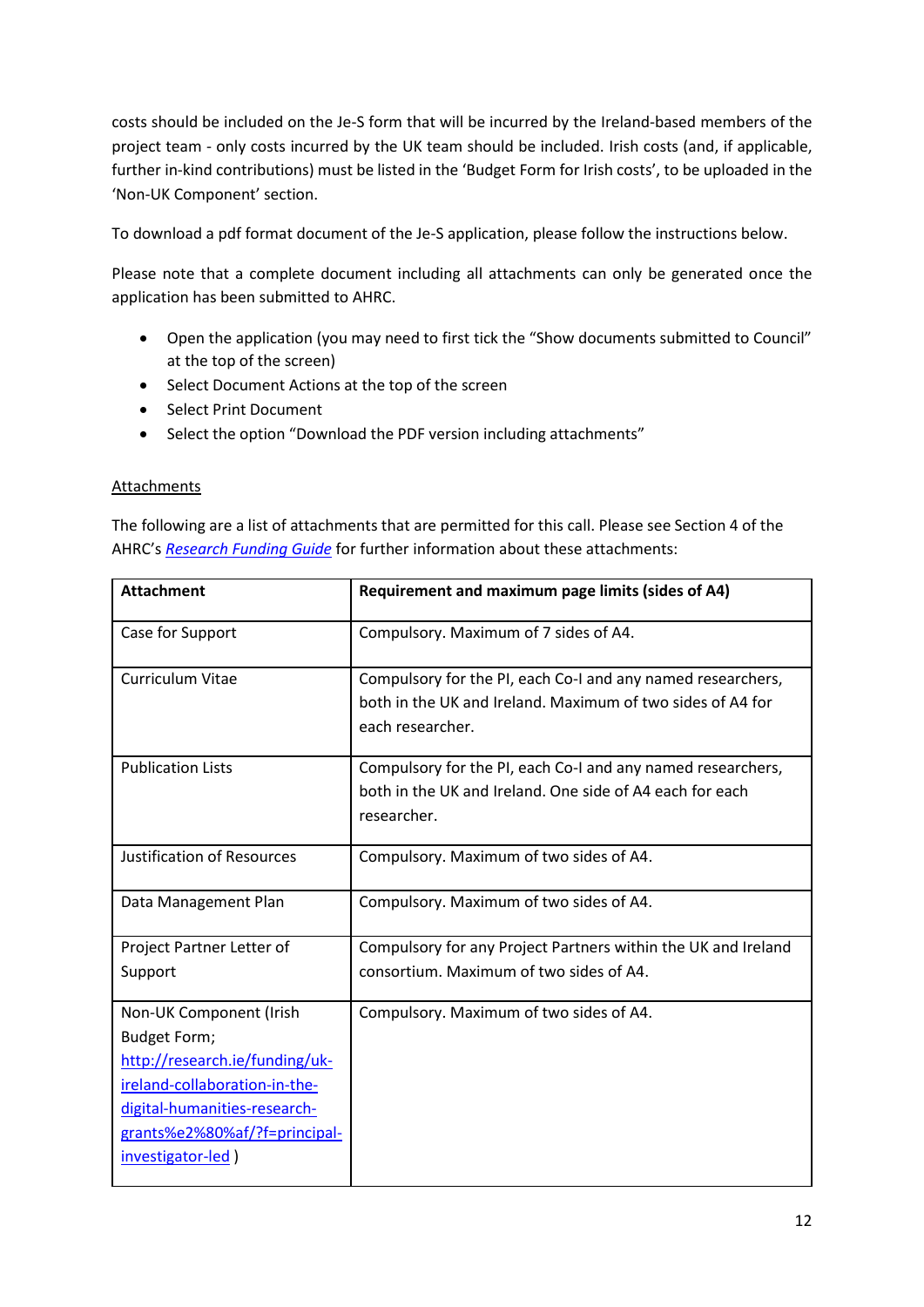| Letter of Support                  | No generic letters of support. Required for outlining contractual |
|------------------------------------|-------------------------------------------------------------------|
|                                    | eligibility (UK applicants only). Institutional endorsement for   |
|                                    | the Irish PI and Co-I (where necessary) must be submitted by      |
|                                    | the Irish PI (all details included in the Irish budget form;      |
|                                    | http://research.ie/funding/uk-ireland-collaboration-in-the-       |
|                                    | digital-humanities-research-grants%e2%80%af/?f=principal-         |
|                                    | investigator-led). Maximum of two sides of A4.                    |
|                                    |                                                                   |
| <b>GANTT Chart/Visual Evidence</b> | Optional. Maximum of two sides A4.                                |
|                                    |                                                                   |

All text-based attachments should use an Arial or other standard sans-serif type font no smaller than point 11 and using standard (2cm) margins.

#### **Case for Support attachment (7 sides of A4)**

This is the body of your research proposal. You must outline clearly the rationale for the activities, the approach/methods to be taken and the context in which they will operate. For further guidance, applicants should refer to the evaluation criteria (see section V).

The proposal should answer the following questions:

- What is the central research theme of the proposed activity?
- Why is it important that this theme is explored?
- How will the proposed research project generate genuine collaboration between the UK and Ireland with the potential to deliver international best practice in research and innovation?

Please use the following headings to structure your Case for Support:

Research theme to be addressed - the applicant must select one of the themes listed in section IV.

#### Research questions or problems

You should describe clearly the research questions, issues or problems that you intend to address. What are the issues that you will be exploring in the course of your research?

#### Research context

You should describe the research context for your project/programme of work. Why is it important that these questions or issues are explored? What other research is being or has been conducted in this area? What contribution will your project make to improving, enhancing, or developing creativity, insights, knowledge or understanding in your chosen area of study? To whom will the outcomes of your research be of particular interest? To what extent do the proposed activities generate fruitful and novel interaction?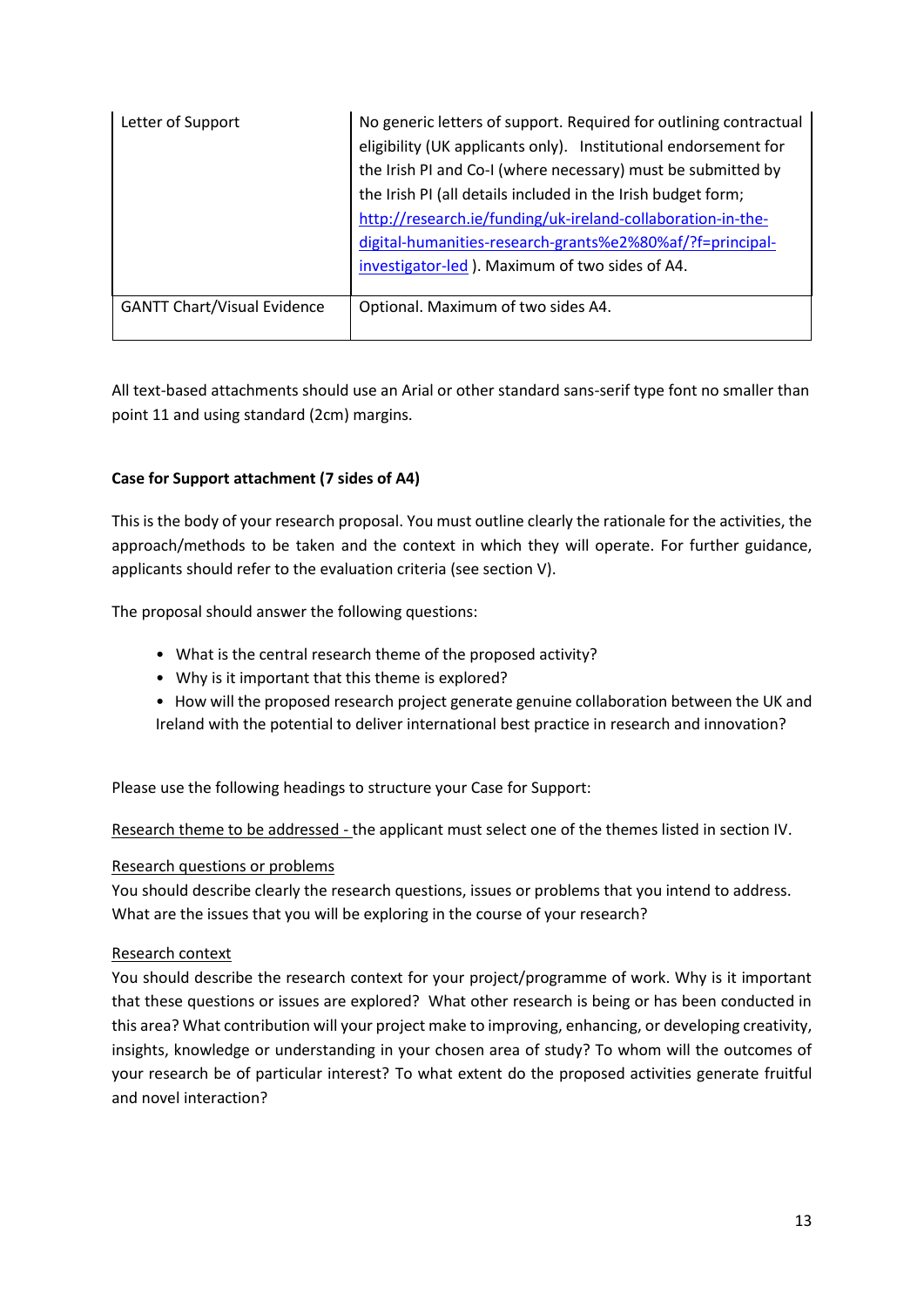#### Research methods

What research methods will you be using to address the questions or issues that you have set yourself, to solve the problems you have identified, or to explore the matters you intend to investigate? Why have you chosen these methods? Why are they the best way to answer the research questions or problems you have identified? What will your role be? If there are other people involved, what will their roles be and why are they the appropriate people to be involved?

In describing your research methods it is not sufficient to state, for example, that you intend to visit a particular archive, or an exhibition abroad. You must provide adequate details of sources to be consulted, and you should state briefly what kinds of material you will be consulting, why they are relevant to your programme of research, and how you will interrogate them. Depending on the approach you are using throughout your research, you may also need to explain clearly the creative and/or performative aspects of the work, explain how you will develop a new process, product or tool, or provide details of who you have consulted or will be involved in the process of research.

#### Interdisciplinary & International approaches

You will need to provide a clear explanation of how your research crosses both disciplinary and geographical boundaries, and how this adds value to your research project. How will you aim to take appropriate interdisciplinary approaches within your research project? You should outline the nonacademic partners that the research project will engage with, and the value that intersectorality will add to the activities being undertaken.

#### Project management

How will the project be managed? What will be the roles of the members of staff involved (including the co-PIs and, if applicable, any Co-Investigator(s), and research assistants)? What is the timetable for the project (you can refer to your GANTT chart)? Does it include appropriate milestones/deliverables and is it realistic? When will the outputs of the project be completed? How will you ensure that they meet the needs of your audience? Can the costs be justified? How will you ensure good value for money? How will the complexities of working between the UK and Ireland be accounted for, for example through administrative support in both countries? How will communications be managed and input between partners coordinated?

If a postdoctoral researcher is to be employed, you must state clearly the nature of the work they will be undertaking and describe clearly the working relationships that are envisaged between all the members of the research team. You should describe fully the arrangements for supervising and managing the research assistant. If the researcher is unknown you should state the skills and qualifications sought. Similarly, if the project envisages members of the UK and Irish team visiting and/or being seconded at each others premises, you must state clearly what work they will pursue and describe the working relationships envisaged with other members of the team.

In terms of supporting the research staff funded on the project, you should clearly outline the professional development opportunities which the project will make available.

**Where applicable, applicants should take account of the pandemic in planning their research timetable, but are encouraged to proceed with the methodologies and activities that are most suited to the delivery of the best possible research within the respective field. However, where this**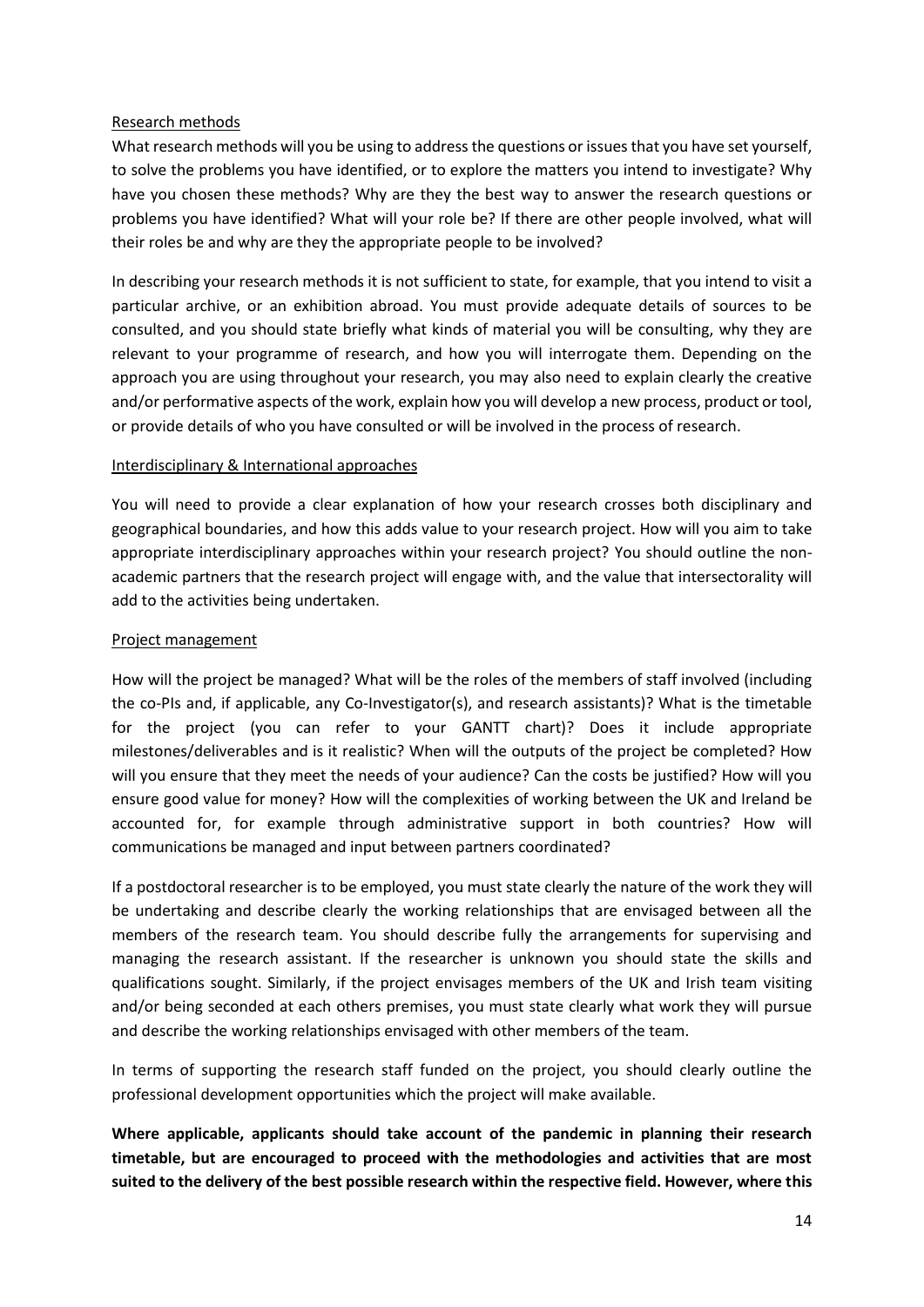**involves activity that would currently not be possible due to COVID-19, and which might continue to be impacted in the future, applicants should demonstrate how contingency plans are embedded in their plans.** 

#### Key partners or participants

You should identify the specific partner organisations or participants, both in the UK and Ireland, who will be central to the success of the project, along with their expertise and availability. Will the project include early-career researchers? If applicable, how does their inclusion meet the objectives of the research project? You should outline the non-academic partners that the project will engage with, and the value that they will add to the activities being undertaken. If applicable, you should spell out how the grant will be complemented by additional resources (either in-cash or in-kind).

For further guideline on eligibility criteria of UK and Irish partners, please refer to the sub-section: "Project Partner Letters of Support"

#### Impact, Dissemination and Communication

Please provide examples of the kinds of outputs and outcomes you propose to generate during the award and their proposed focus.

Please explain further how the research will be communicated to, and benefit, other researchers, cultural institutions and other relevant organisations, and how it will feed into future research and development activities between the UK and Ireland. How do you propose to maximise the value of the proposed research outputs? To which non-expert audiences (in both countries) will the activities and their outcomes be of interest and value? How will they be targeted?

For instance, applicants could consider mentioning the following sample research outputs (nonexhaustive list):

- Panel discussion;
- Seminar;
- Workshop;
- Conference presentation;
- Publication in academic journal;
- Public engagement and outreach activities;
- Publication in public policy document.

Considering the consortium-based nature of the programme, joint activities (involving both the UK and Irish team) are particularly welcome.

Under this heading, if relevant, you should also outline how you will address any copyright or intellectual property issues relating to the project and the production of any outputs.

#### Sustainability

You should identify how the research project activities will be sustainable, both in terms of activity outputs and the membership of the consortium. How will the consortium's participants keep cooperating beyond the lifetime of the project? Are any follow-up activities planned by the consortium for after the project has concluded? How will you ensure the sustainability of activity outputs (e.g. websites, social media) beyond the lifetime of the project?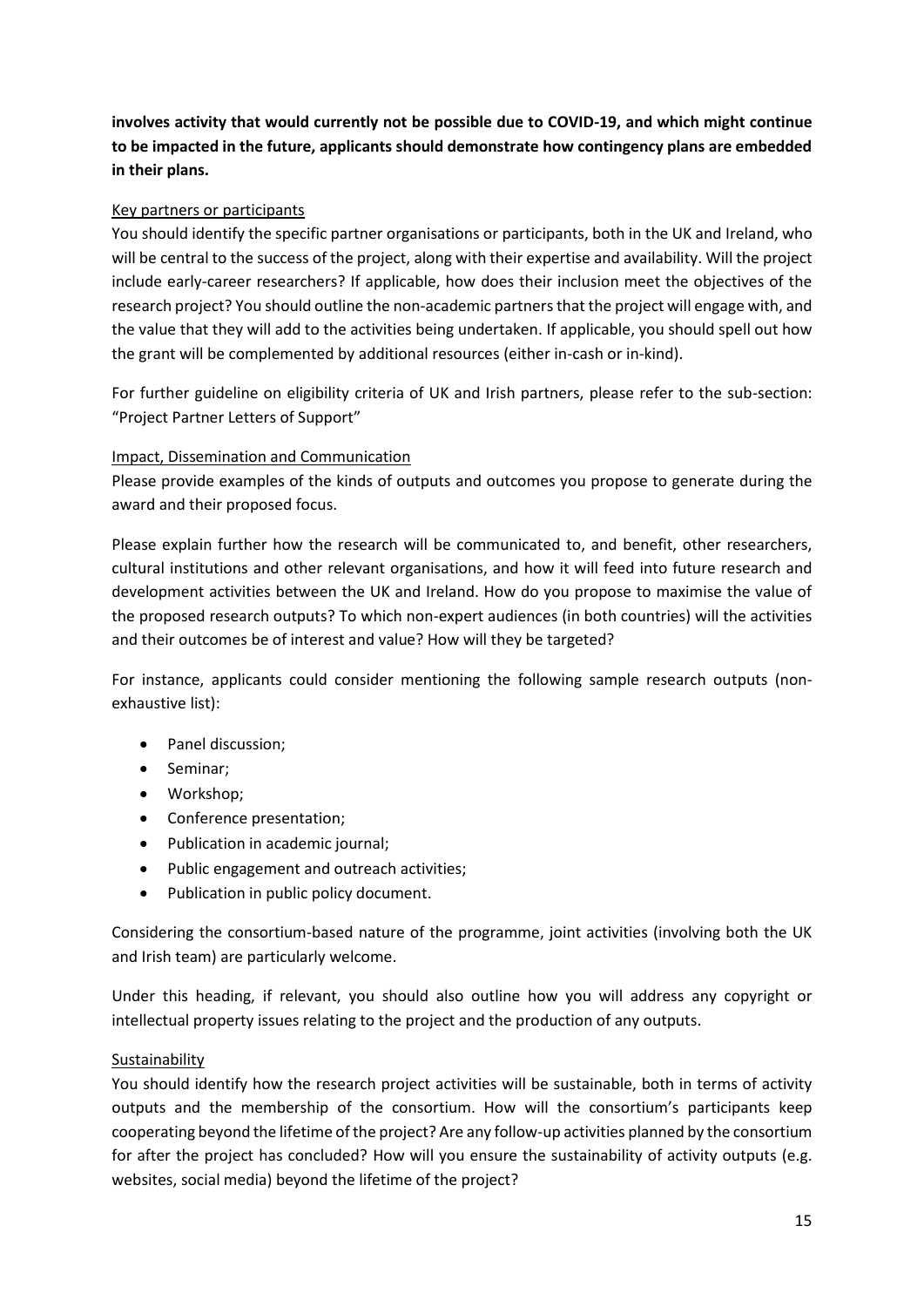This section should include the management of the digital and data management aspects of the projects, and should be coordinated with the information in the Data Management Plan. It should be clear what the milestones are for the completion of this element, and the work should be incorporated into the timetable for the whole project. The project management of the data management aspects of the project should include an assessment of risk in relation to the complexity and delivery of the project.

#### **Justification of Resources attachment (2 sides of A4)**

This statement should be used to justify the resources required to undertake the project. It should cover the **UK costs only.** The justification for Irish costs should be included in the Non-UK Component attachment (Irish Budget Form; [http://research.ie/funding/uk-ireland-collaboration-in-the-digital](http://research.ie/funding/uk-ireland-collaboration-in-the-digital-humanities-research-grants%e2%80%af/?f=principal-investigator-led)[humanities-research-grants%e2%80%af/?f=principal-investigator-led](http://research.ie/funding/uk-ireland-collaboration-in-the-digital-humanities-research-grants%e2%80%af/?f=principal-investigator-led) ).

Within the Justification of Resources document, you should:

- Explain why the indicated resources are needed, taking account of the nature and complexity of the research proposed. Please note that it is not sufficient merely to list what is required.
- Have regard for the breakdown of resources into the summary fund headings: Directly Incurred, Directly Allocated and (where appropriate) Exceptions.
- In the following cases, the basis of the costing need not be justified, but the need for the resources does need justification:
	- Investigator Time
	- Use of Internal Facilities
	- Shared Staff Costs
- Please attempt to be explicit about the need for the level of investigator time sought.
- Please do not justify estates and indirect costs.

#### **Curriculum Vitae (max. 2 sides of A4 each)**

A summary curriculum vitae should be attached as separate documents for each Principal Investigator and Co-Investigator or named postdoctoral researchers, both UK and Irish. CVs should include basic information about education, employment history, and academic responsibilities.

#### **Publication List (max. 1 side of A4 each)**

Summary lists of publications/research outputs should be attached as separate documents for each Principal Investigator and Co-Investigator. These should cover major peer-reviewed publications/outputs in the last five years. Brief articles, conference papers, etc. need not be included. You should asterisk those publications of particular relevance to your current research proposal and provide a short explanation for this (maximum two lines for each relevant publication).

#### **Data Management (2 sides of A4)**

All proposals should outline the Data Management processes and practices which are to be adopted for the project, including the handling of personal data (even if it is the case where the consortium does not expect to *generate* data as an output). Improving the management and handling of research data is a priority both for AHRC and IRC. Please consider current legislation, existing standards and data repositories or archives in your disciplines, and in UK / Irish national and international contexts where appropriate (including all data sharing implications).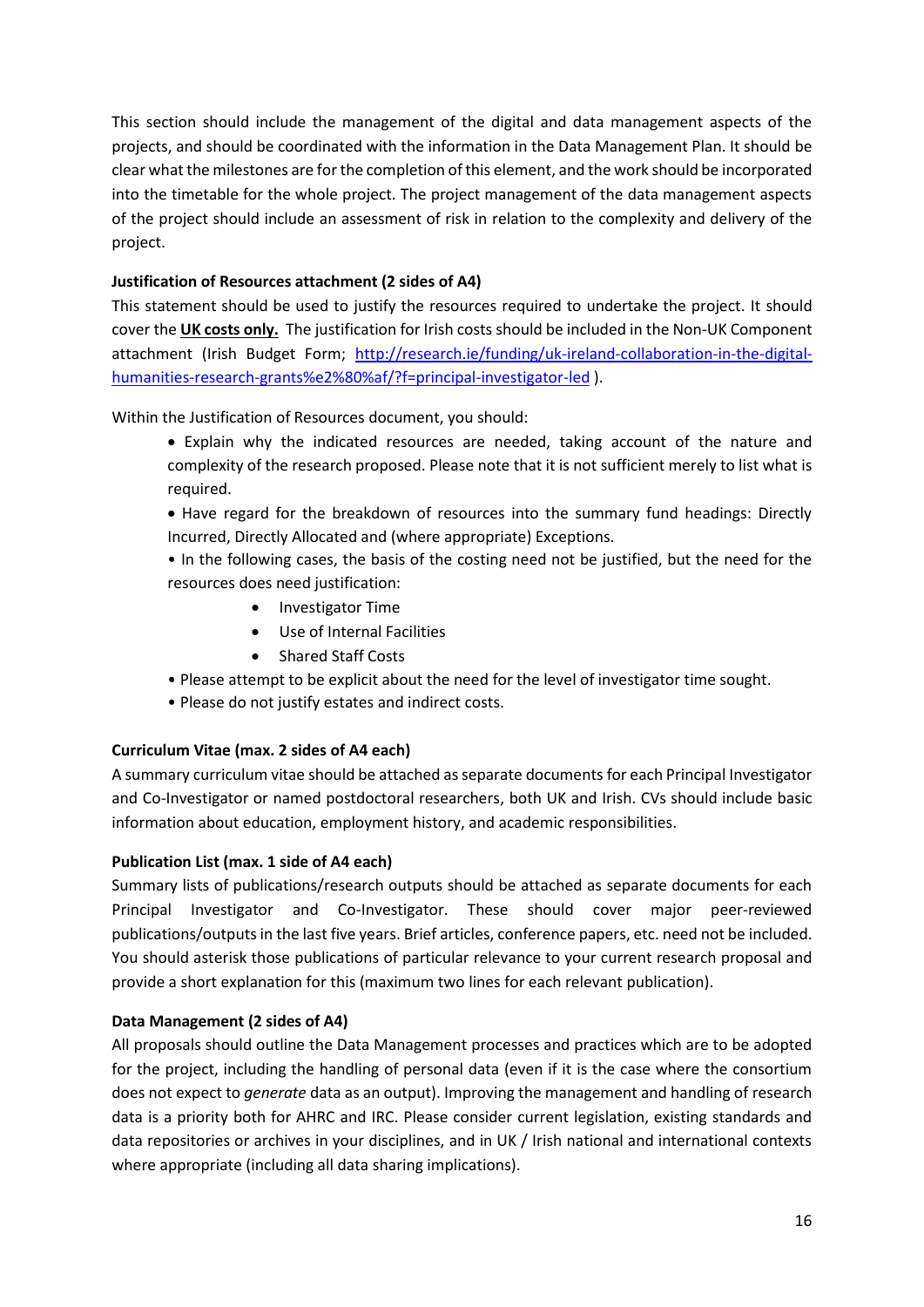Applicants should address the below points:

#### Generating Data

- Briefly introduce the types of data the research will create. Why did you decide to use these data types?
- How will different approaches to IP, copyright etc. in the UK and Ireland be accounted for?
- Give details on the proposed methodologies that will be used to create the data. Advise how the project team selected will be suitable for the data/digital aspects of the work, including details of how the institution's data support teams may need to support the project.
- Will the data need to be updated? Include future plans for updating if this is the case.

#### Storing Data

- How will the data be stored in the short term?
- What backup will you have in the in-project period to ensure no data is lost?
- How will the data be stored in the long term?
- Where have you decided to store it, why is this appropriate?
- How long will it be stored for and why? Will that be compliant with the relevant legislation?
- Costs of storage why are these appropriate? Costs related to long term storage will be permitted providing these are fully justified and relate to the project. Full justification must be provided in Justification of Resources (JoR).

#### Sharing Data

- How the data will be shared and the value it will have to others.
- How the data will enhance the research area and how it could be used in the future.
- All implications relevant to international data sharing (UK/Ireland and if applicable, provisions relevant to international co-investigators).
- Releasing the data advise when you will be releasing the data, and justify if not releasing it, in line with AHRC guidelines of a minimum of three years. If the data will have value to different audiences, how will these groups will be informed?

#### **Project Partner Letters of Support (max. 2 sides of A4)**

You should include letters of support from all organisations entered on the Je-S form as 'Project Partners'. A Project Partner, if included on the UK justification of resources , is an organisation which contributes in-cash or in-kind to the project.

As clearly stated in section VI with reference to Irish project partners: "*There are no restrictions on the eligibility of non-academic partners (museums, cultural institutions, private companies, NGOs). Should they not be Irish-based, the rationale behind their inclusion must be clearly justified".* Should Irish partners be able to provide some form of in-kind contribution, they are expected to include it in the Irish budget form (in the dedicated table) and mention it in the letter of support. Please refer to the Irish budget form [\(http://research.ie/funding/uk-ireland-collaboration-in-the-digital-humanities](http://research.ie/funding/uk-ireland-collaboration-in-the-digital-humanities-research-grants%e2%80%af/?f=principal-investigator-led)[research-grants%e2%80%af/?f=principal-investigator-led](http://research.ie/funding/uk-ireland-collaboration-in-the-digital-humanities-research-grants%e2%80%af/?f=principal-investigator-led) ) for further guidance.

#### **Visual evidence (max. 2 sides of A4)**

Applications may include no more than two sides of A4 non-textual, visual evidence in support of the proposal, to illustrate the proposed aims and objectives and/or research methods. A GANTT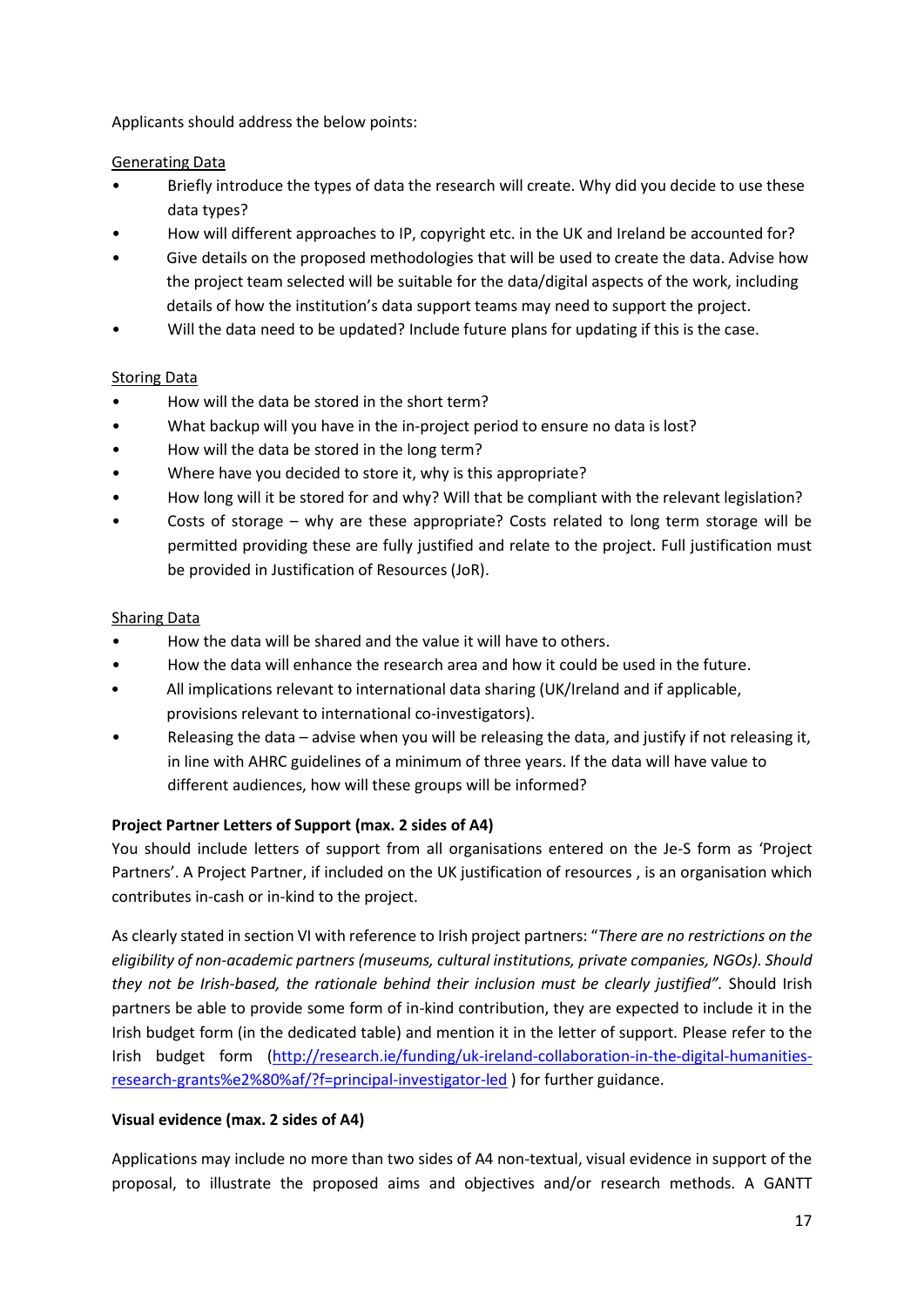chart/timeline can be included here. It is not permitted to include this material to supplement or replace your CV or publications list or to illustrate previous work in any way, nor should it be used to circumvent the page limit for the case for support.

#### **Irish budget form**

Irish applicants are required to fill out the 'Irish Budget form' [\(http://research.ie/funding/uk-ireland](http://research.ie/funding/uk-ireland-collaboration-in-the-digital-humanities-research-grants%e2%80%af/?f=principal-investigator-led)[collaboration-in-the-digital-humanities-research-grants%e2%80%af/?f=principal-investigator-led](http://research.ie/funding/uk-ireland-collaboration-in-the-digital-humanities-research-grants%e2%80%af/?f=principal-investigator-led) ), clearly indicating the requested resources (broken down by year) and the in-kind contribution (e.g. PIs time, use of venues) provided by the PI, Co-Is and project partners (if applicable).

More information about the requirements of the attachments and submission process can be found in the AHRC [Research Funding Guide.](https://ahrc.ukri.org/documents/guides/research-funding-guide1/)

## <span id="page-17-0"></span>**IX. Assessment Process**

Following the deadline for submission, all proposals will be checked for eligibility. After the deadline for submissions, PIs will be informed of any outstanding return for amendment requirements. Proposals will be returned in limited circumstances such as:

- The absence of attachments such as CVs, publication lists and letters of support;
- Required clarifications concerning budget costs and the justification of resources.

Five working days will be given for the return for amendment process. More information about this process will be provided at the relevant stage of the call.

Eligible proposals will be reviewed by AHRC and IRC nominated peer-reviewers and there will a Principal Investigator response stage. The UK Principal Investigator will be contacted once the reviews have been obtained.

The Principal Investigator response allows applicants to correct any factual errors or conceptual misunderstandings, or to respond to any queries highlighted in the comments from the peer reviewers. It is not intended to be an opportunity to change or re-constitute a proposal in the light of the reviewers' comments.

The PI Response should be submitted by the UK Principal Investigator in consultation with the Irish Principal Investigator. All PI Responses should be submitted through Je-S; please see the Je-S System Help - Peer Review (Applicant Response) for further information. The PI response for this call , must be no more than three pages of A4, in Arial or other standard san-serif type font, no smaller than size 11. Normal margin sizes of 2cm must be used.

A joint moderating panel will take place where the eligible proposals will be graded and ranked. The panel will be comprised of members of the AHRC's Peer Review College and academic reviewers nominated by the Irish Research Council. The panel will moderate the reviewers' scores for each proposal, agree a ranked priority list of applications and make funding recommendations to the AHRC and the IRC.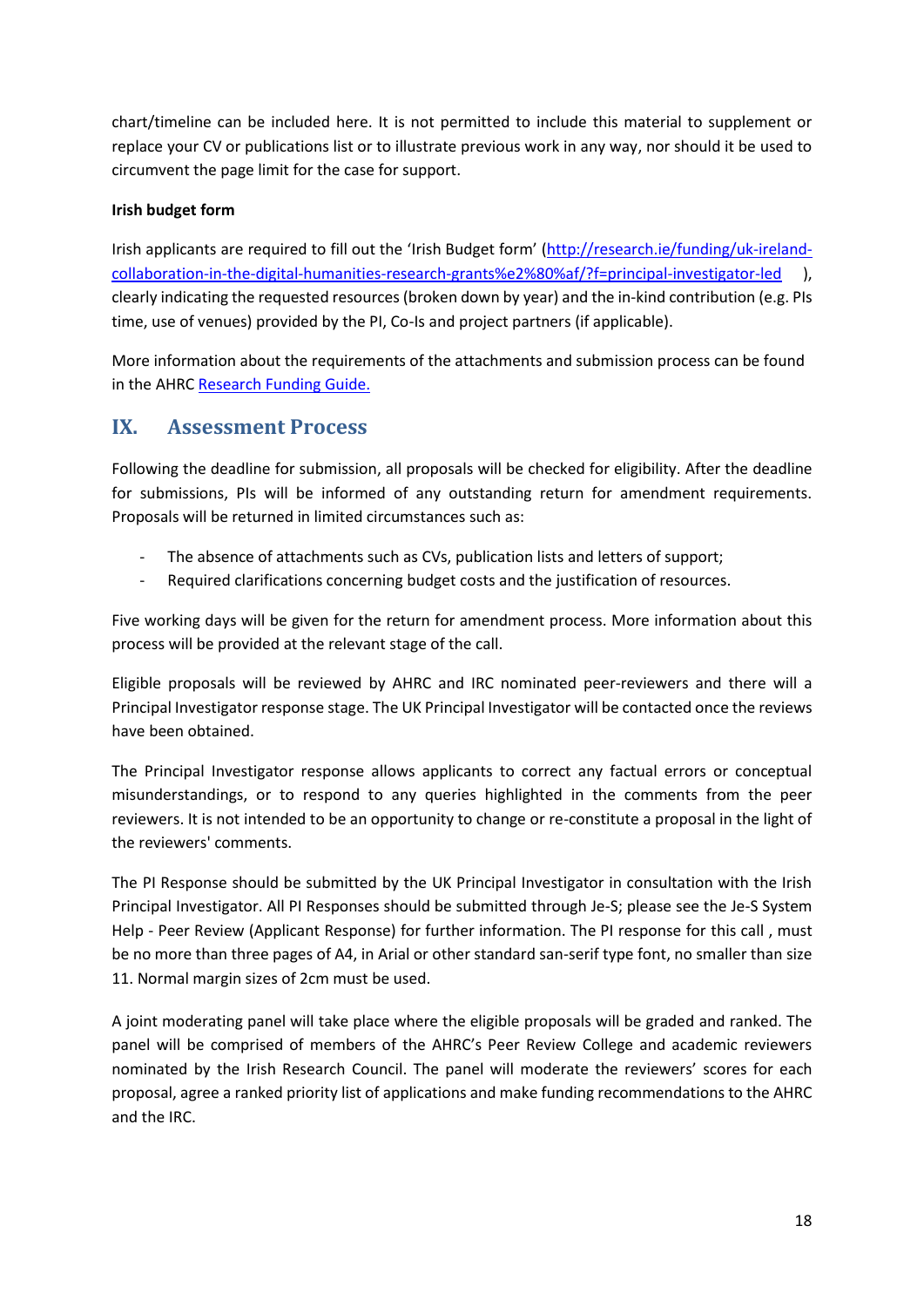It is expected that 4-6 awards will be made under this call, with the aim of having a balanced portfolio of awards across the thematic areas, (subject to proposals meeting the criteria and quality standards detailed above).

## <span id="page-18-0"></span>**X. Call timetable**

| <b>Activity</b>                | Date                                 |
|--------------------------------|--------------------------------------|
| Call opens                     | Friday 8 <sup>th</sup> January 2021  |
| Deadline for submissions       | Thursday 18 <sup>th</sup> March 2021 |
| PI response                    | April/May 2021                       |
| Assessment Panel meeting date  | w/c $14th$ June 2021                 |
| Funding decisions to be issued | Early July 2021                      |
| Formal Start date of awards    | $1st$ August 2021                    |

## <span id="page-18-1"></span>**XI. Scheme Requirements and Post-Award Reporting**

#### UK PI requirements

Research Grants scheme requirements and post-award reporting as stated in the AHRC *Research Funding Guide* will apply to this call.

Award holders will be required to submit outputs, outcomes and impacts that arise from AHRC's funding through the Researchfish system. Information can be added to Researchfish at any point once the award has started, but award holders will also be required to 'submit' this information to AHRC at one 'Submission Period' each year. Award holders will receive an email with log-in details shortly after their award has started. More details on Researchfish are available on the UKRI website here: [https://www.ukri.org/funding/information-for-award-holders/research-outcomes1/.](https://www.ukri.org/funding/information-for-award-holders/research-outcomes1/) While the UK partners will lead on the process, all consortium members are expected to give input to, and be timely informed about, the process. The UK PI can download the outcomes data from their researchfish<sup>®</sup> record. They can do this by going to the 'Personal Portfolio' section in the researchfish® website and clicking 'Download Personal Portfolio'.

#### Irish PI requirements

In the spirit of the consortium-based nature of this call, the IRC and AHRC have converged to similar reporting requirements. The Irish PI will be asked to submit annual progress reports to the IRC, following the same calendar as the UK PI. The reporting templates, to be circulated at post-award stage, will be based on the ResearchFish structure.